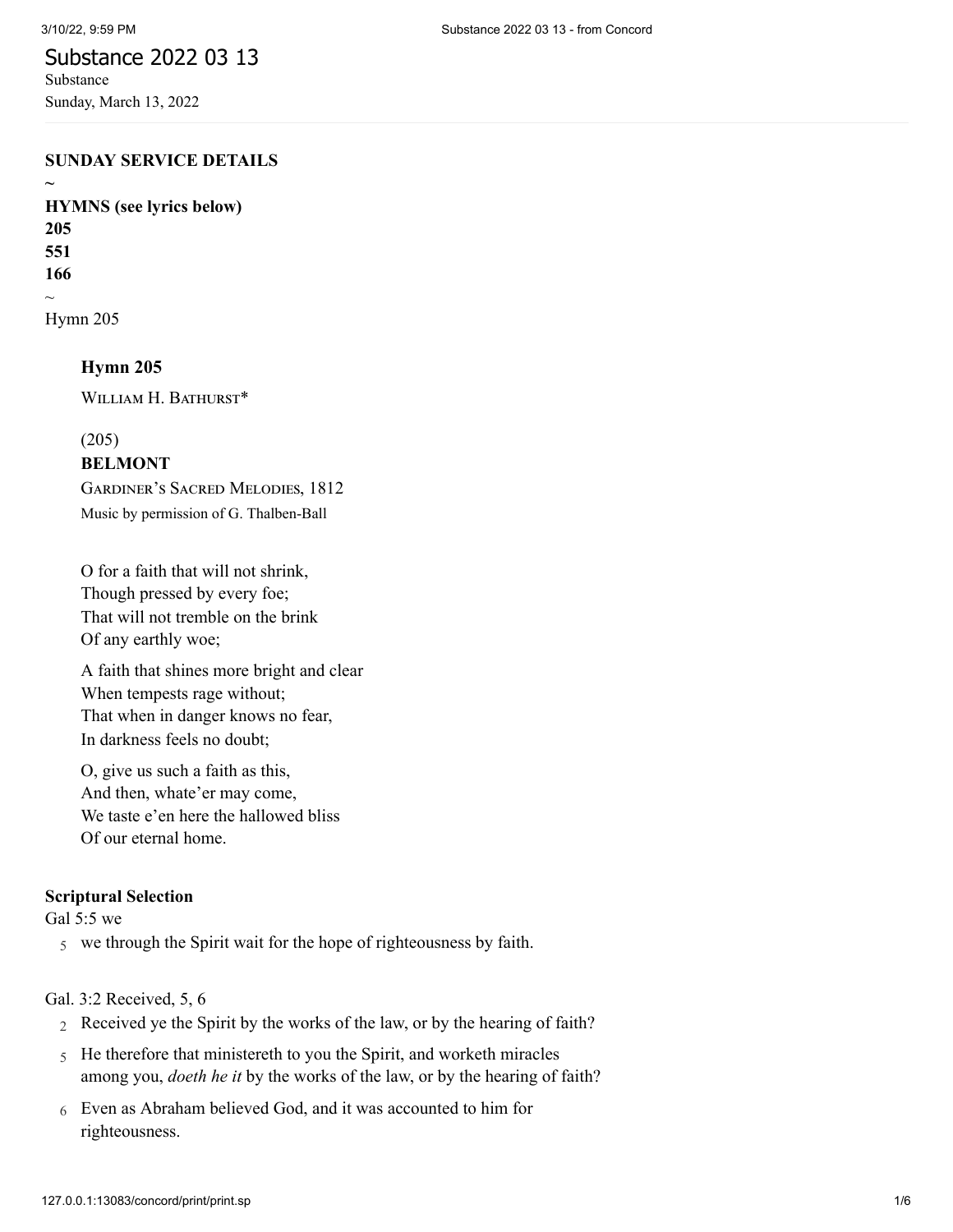[Gen. 22:1-3 it, 7, 8 \(to :\), 9, 11-13](http://www.concordworks.com/citation/Gen.%2022:1-3%20it,%207,%208%20(to%20:),%209,%2011-13)

- 1 it came to pass after these things, that God did tempt Abraham, and said unto him, Abraham: and he said, Behold, *here* I *am*.
- 2 And he said, Take now thy son, thine only *son* Isaac, whom thou lovest, and get thee into the land of Moriah; and offer him there for a burnt offering upon one of the mountains which I will tell thee of.
- 3 ¶ And Abraham rose up early in the morning, and saddled his ass, and took two of his young men with him, and Isaac his son, and clave the wood for the burnt offering, and rose up, and went unto the place of which God had told him.
- 7 And Isaac spake unto Abraham his father, and said, My father: and he said, Here *am* I, my son. And he said, Behold the fire and the wood: but where *is* the lamb for a burnt offering?
- 8 And Abraham said, My son, God will provide himself a lamb for a burnt offering:
- 9 And they came to the place which God had told him of; and Abraham built an altar there, and laid the wood in order, and bound Isaac his son, and laid him on the altar upon the wood.
- 11 And the angel of the LORD called unto him out of heaven, and said, Abraham, Abraham: and he said, Here *am* I.
- 12 And he said, Lay not thine hand upon the lad, neither do thou any thing unto him: for now I know that thou fearest God, seeing thou hast not withheld thy son, thine only *son* from me.
- 13 And Abraham lifted up his eyes, and looked, and behold behind *him* a ram caught in a thicket by his horns: and Abraham went and took the ram, and offered him up for a burnt offering in the stead of his son.

[Gal. 3:7-9, 14, 23, 25, 26](http://www.concordworks.com/citation/Gal.%203:7-9,%2014,%2023,%2025,%2026)

- 7 Know ye therefore that they which are of faith, the same are the children of Abraham.
- 8 And the scripture, foreseeing that God would justify the heathen through faith, preached before the gospel unto Abraham, *saying,* In thee shall all nations be blessed.
- 9 So then they which be of faith are blessed with faithful Abraham.
- 14 That the blessing of Abraham might come on the Gentiles through Jesus Christ; that we might receive the promise of the Spirit through faith.
- 23 But before faith came, we were kept under the law, shut up unto the faith which should afterwards be revealed.
- 25 But after that faith is come, we are no longer under a schoolmaster.
- 26 For ye are all the children of God by faith in Christ Jesus.

### **Prayer**

Silent prayer, followed by the audible repetition of the Lord's Prayer with its spiritual interpretation by Mary Baker Eddy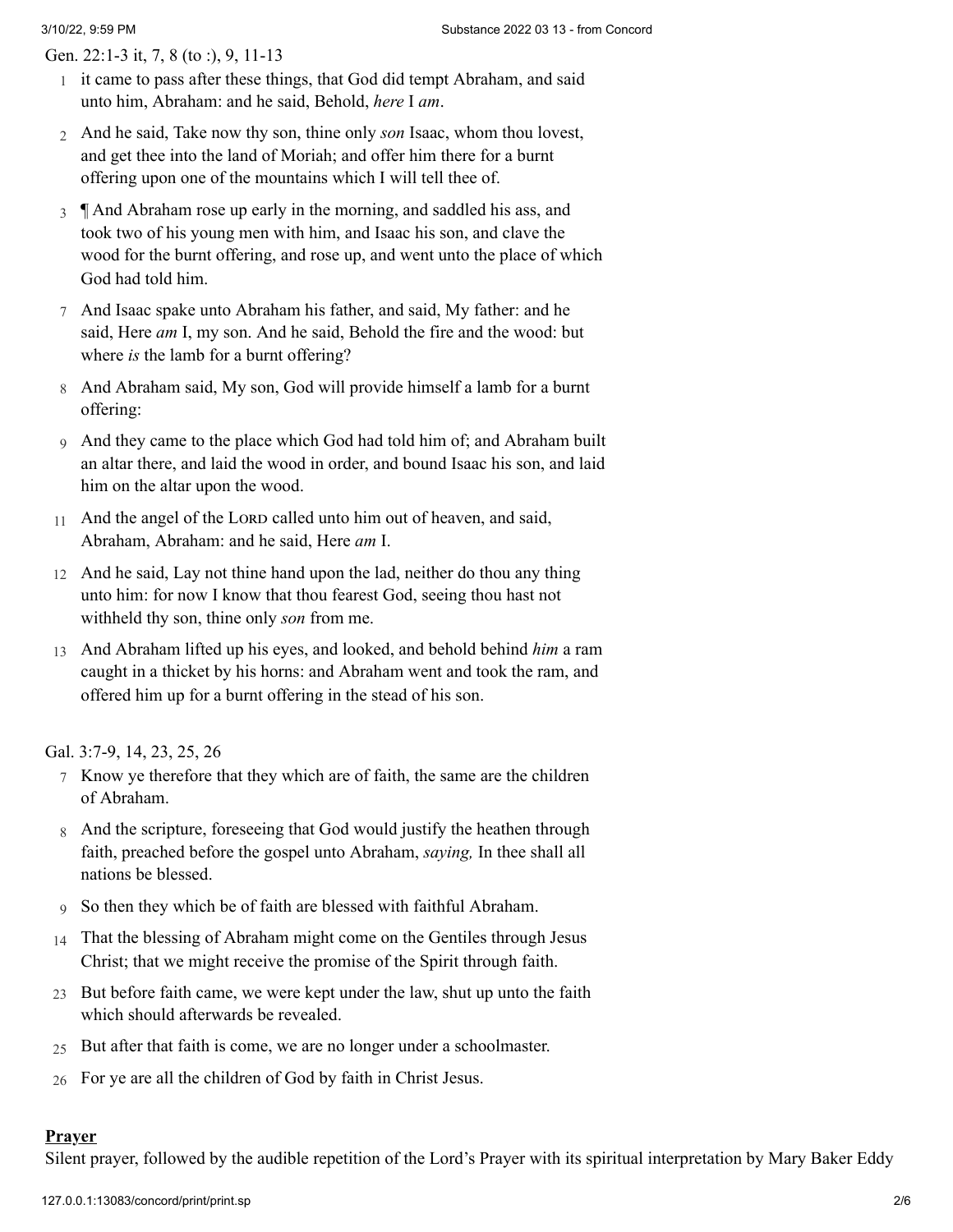$\sim$ **Our Father which art in heaven,** *Our Father-Mother God, all-harmonious,* **Hallowed be Thy name.** *Adorable One.* **Thy kingdom come.** *Thy kingdom is come; Thou art ever-present.* **Thy will be done in earth, as it is in heaven.** *Enable us to know, — as in heaven, so on earth, — God is omnipotent, supreme.* **Give us this day our daily bread;** *Give us grace for to-day; feed the famished affections;* **And forgive us our debts, as we forgive our debtors.** *And Love is reflected in love;* **And lead us not into temptation, but deliver us from evil;** *And God leadeth us not into temptation, but delivereth us from sin, disease, and death.* **For Thine is the kingdom, and the power, and the glory, forever.** *For God is infinite, all-power, all Life, Truth, Love, over all, and All. ~* **Hymn #551 (lyrics by Mary Baker Eddy)** O'er waiting harpstrings of the mind There sweeps a strain, Low, sad, and sweet, whose measures bind The power of pain,  $\sim$ And wake a white-winged angel throng Of thoughts, illumed By faith, and breathed in raptured song, With love perfumed.  $\sim$ Then His unveiled, sweet mercies show Life's burdens light. I kiss the cross, and wake to know A world more bright.  $\sim$ And o'er earth's troubled, angry sea I see Christ walk, And come to me, and tenderly, Divinely talk.  $\sim$ Thus Truth engrounds me on the rock, Upon Life's shore, 'Gainst which the winds and waves can shock, Oh, nevermore!  $\sim$ From tired joy and grief afar, And nearer Thee,— Father, where Thine own children are, I love to be.  $\sim$ 

127.0.0.1:13083/concord/print/print.sp 3/6 My prayer, some daily good to do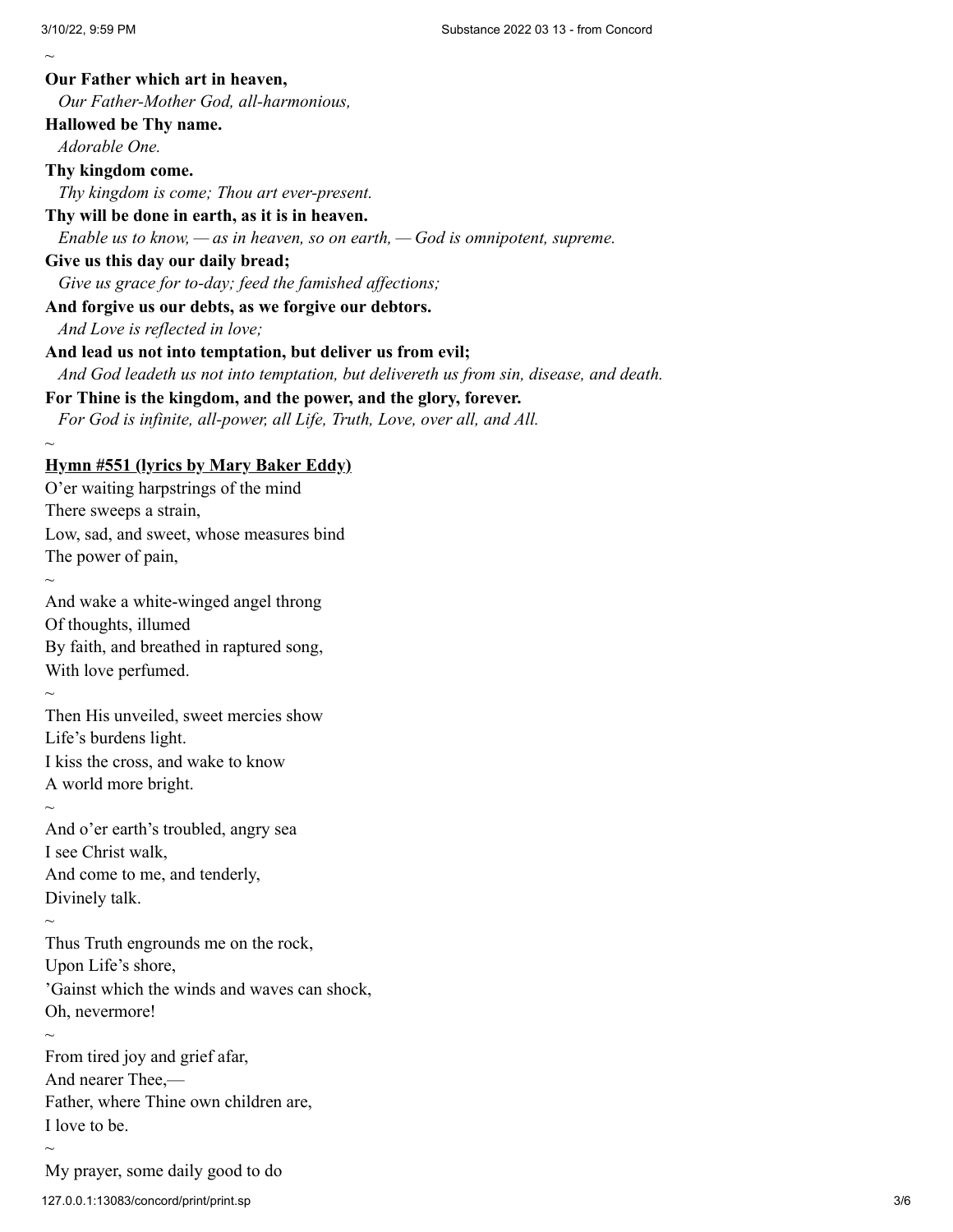To Thine, for Thee; An offering pure of Love, whereto God leadeth me.

#### $\sim$ **Notices**

 $\sim$ 

## **Solo**

Great is Thy Faithfulness (Hymn 487)

## **Explanatory Note**

 $\sim$ 

 $\sim$ 

# **Golden Text and Responsive Reading**

 $\sim$ 

 $\sim$ 

# **GOLDEN TEXT: PROVERBS**

Honour the Lord with thy substance, and with the firstfruits of all thine increase:

# **RESPONSIVE READING: HEBREWS AND PSALMS**

Now faith is the substance of things hoped for, the evidence of things not seen.

## **For by it the elders obtained a good report.**

Through faith we understand that the worlds were framed by the word of God, so that things which are seen were not made of things which do appear.

**. . . he that cometh to God must believe that he is, and that he is a rewarder of them that diligently seek him.**

Thou hast dealt well with thy servant, O Lord, according unto thy word.

## **Thy faithfulness is unto all generations: thou hast established the earth, and it abideth.**

O Lord, how manifold are thy works! in wisdom hast thou made them all: the earth is full of thy riches.

## **Thou sendest forth thy spirit, they are created: and thou renewest the face of the earth.**

The glory of the Lord shall endure for ever: the Lord shall rejoice in his works.

**My meditation of him shall be sweet: I will be glad in the Lord.**

## **Bible Lesson-sermon**

From the Christian Science Quarterly

#### $\sim$ **Offertory/Collection**

During the offertory you're invited to participate in the collection using the "Donate" button on our website, www.christiansciencemorristown.org using a PayPal account or a credit card.

# $\sim$

 $\sim$ 

**Hymn #**

[Hymn 166](http://www.concordworks.com/citation/Hymn%20166)

# **Hymn 166, 167**

Henry Francis Lyte *Adapted*

(166) **GOTT DES HIMMELS** Heinrich Albert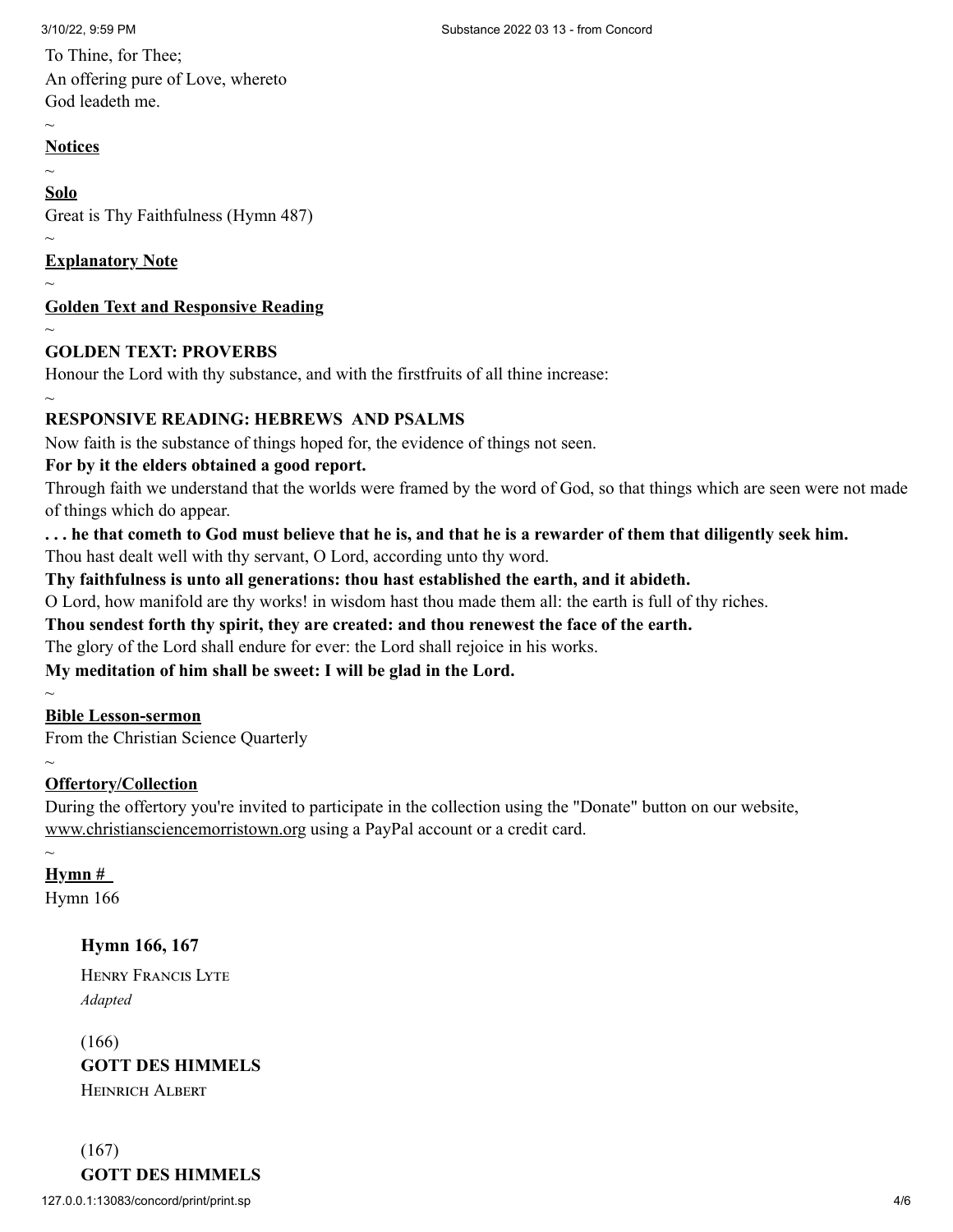#### Heinrich Albert

Know, O child, thy full salvation; Rise o'er sin and fear and care; Joy to find, in every station, Something still to do, or bear.

Think what spirit dwells within thee; Think what Father's smiles are thine; Think what Jesus did to win thee; Child of heaven, can'st thou repine?

Haste thee on from grace to glory, Armed with faith and winged with prayer; Heaven's eternal day before thee, God's own hand shall guide thee there.

So fulfill thy holy mission, Swift shall pass thy pilgrim-days, Hope shall change to glad fruition, Faith to sight and prayer to praise.

#### $\sim$

#### **Scientific Statement of Being**

#### [SH 468:9 There](http://www.concordworks.com/citation/SH%20468:9%20There)

- There is no life, truth, intelligence, nor substance in matter. All is infinite Mind and its infinite manifestation, for God is All-in-all. Spirit is immortal 9
- Truth; matter is mortal error. Spirit is the real and eternal; matter is the unreal and temporal. Spirit is God, and man is His image and likeness. Therefore 12
- man is not material; he is spiritual. 15

#### **Correlative Scripture**

[I John 3:1-3](http://www.concordworks.com/citation/I%20John%203:1-3)

- 1 BEHOLD, what manner of love the Father hath bestowed upon us, that we should be called the sons of God: therefore the world knoweth us not, because it knew him not.
- 2 Beloved, now are we the sons of God, and it doth not yet appear what we shall be: but we know that, when he shall appear, we shall be like him; for we shall see him as he is.
- 3 And every man that hath this hope in him purifieth himself, even as he is pure.

### **Benediction**

[I Chron. 29:11, 12](http://www.concordworks.com/citation/I%20Chron.%2029:11,%2012)

11 Thine, O Lord, *is* the greatness, and the power, and the glory, and the victory, and the majesty: for all *that is* in the heaven and in the earth *is*